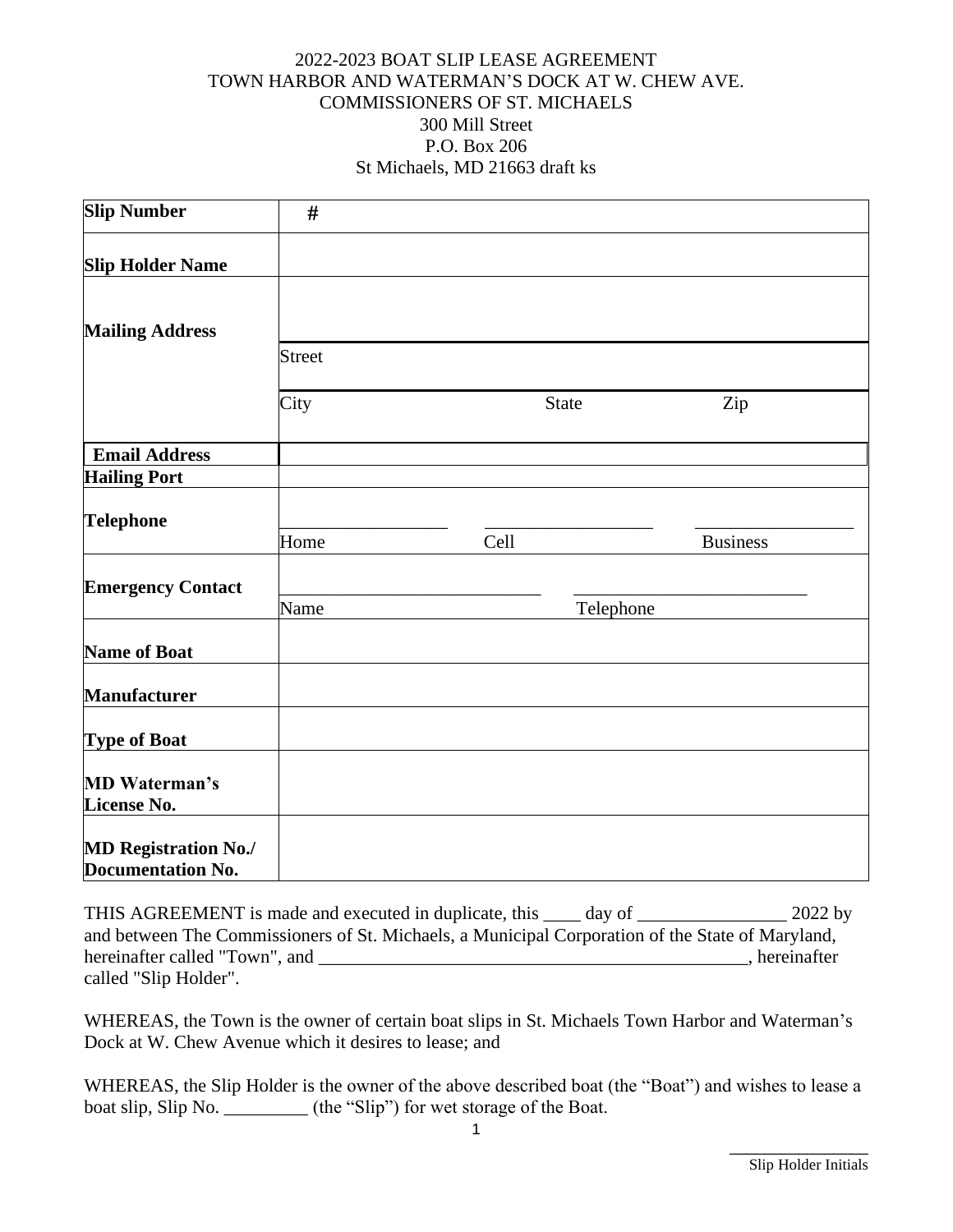NOW, THEREFORE, in consideration of the mutual promises and covenants herein contained, and other good and valuable consideration, the sufficiency of which is hereby acknowledged, the parties hereto agree as follows:

- 1. The above "Whereas" clauses and the form hereinabove are hereby incorporated as operative provisions of this Lease Agreement.
- 2. The Town does hereby lease to the Slip Holder, the Slip for the exclusive use of the Boat for the period of \_\_\_\_\_\_\_\_\_\_\_\_\_\_ through \_\_\_\_\_\_\_\_\_\_\_\_, for the sum of \$\_\_\_\_\_\_\_\_\_\_\_, the receipt of which is hereby acknowledged.
- 3. In addition to the slip rental rate, with the completion of each slip agreement, the slip holder will be issued a decal identifying the boat for the assigned Town Boat Slip. The decal will need to be placed on the boat next to the Maryland Registration decal and any fishing license decals.
- 4. The Slip Holder, for themself, their heirs, successors and assigns, waives any and all claims against the Town and its officials and employees for any loss or damage to any boat occupying the Town Boat Slip and any and all liability for death or personal injury to the slip holder's person or property and for the death, personal injury or property damage of any other person or person(s) caused or alleged to be caused or contributed to by the Town Boat Slip or use thereof.
- 5. If the Slip Holder breaches or defaults on any of the provisions of this Agreement, he shall immediately forfeit and surrender all rights to the Town Boat Slip. A breach or default by the Slip Holder of these provisions does not relieve the Slip Holder of his duties under this Agreement. The failure of the Town to act upon a breach or default by the Slip Holder does not constitute a waiver of any subsequent breach or default by the Slip Holder. In the event of a breach or a threatened breach by lessee of any of the terms or conditions hereof, the Town shall have the right to invoke any remedy allowed by law or in equity, as if the specific remedies of indemnity or reimbursement were not provided herein.
- 6. Slip Holder understands and acknowledges that the Town, as a local government, must reserve the right to terminate this Agreement when it is deemed that the best interests of the citizens of the Town of St. Michaels so dictate. The Town reserves the unilateral right to terminate this Agreement at any time, with or without cause. If the Town terminates this Agreement as a result of a breach or default by the Slip Holder, then no advance notice is required, and no refund of rent will be made. If the Town terminates this Agreement without cause on the part of the Slip Holder, then the Town will give thirty (30) days notice of such termination and will refund a pro rata share of the annual rent for the unexpired portion of this Agreement term.
- 7. The Slip Holder has the right to terminate this Agreement at any time. If the Town leases the Slip for any part of the unexpired portion of this Agreement term, the Town will refund a pro rata share of the annual rent for that part of this Agreement term.
- 8. The Town makes no representations with respect to the depth, length or width of the Slip, or the adequacy of the Slip for storage of the Boat. It is the Slip Holders' sole responsibility to take sufficient measurements and soundings of the Slip to determine whether the Boat will fit properly within the Slip.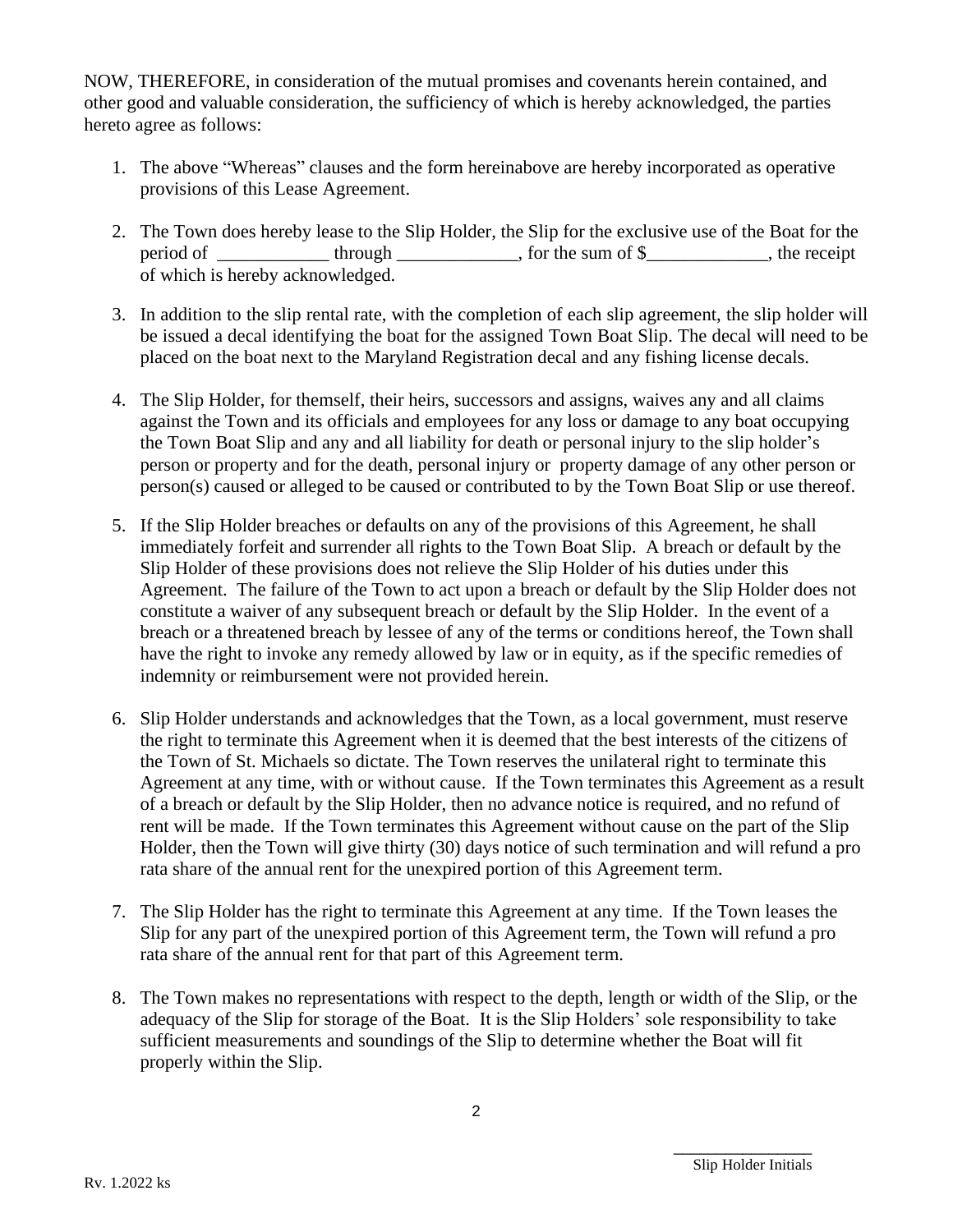- 9. Any property which the Slip Holder shall leave in the premises after the term of this Agreement or any renewal thereof shall be deemed abandoned to the Town. Slip Holder shall reimburse the Town for costs incurred by the Town in the removal of said property.
- 10. The Slip Holder shall not rent, sell, transfer, sub-lease, loan or in any manner convey this lease or the use of the Slip, or otherwise permit any vessel or object other than the Boat named herein to occupy the Boat Slip, with or without consideration. Exception: Commercial Watermen with an active Maryland Commercial Fisheries license who are a current slip holder in the St. Michaels Town Harbor, upon their death, permanent disability or retirement, may direct that the lease of their Town Boat Slip may be willed or transferred to another Commercial Waterman who also maintains an active Maryland Commercial Fisheries
- 11. The Town shall lease the slips on the Town-owned dock at the foot of West Chew Avenue to Watermen with an active Maryland Commercial Fisheries License to berth their vessels and offload catch. Should a slip be vacated by a Waterman, with no demand from other Watermen for said slip, and remain vacant for one (1) year, the slip may be rented to a recreational boater with a valid Maryland Boat Registration.

License, as may be verified by the Maryland Department of Natural Resources.

- 12. A Commercial Waterman shall have the ability to renew Town Boat Slip lease agreements in the St. Michaels Harbor and Waterman's Dock at W. Chew Avenue from year to year so long as they maintain an active Maryland Commercial Fisheries License, follow all regulations governing slip leases in the Town of St. Michaels, and operates a commercial Waterman's vessel, as may be verified by the Maryland Department of Natural Resources. The number of transferrable or willed Waterman's slips in the St. Michaels Town Harbor, excluding slips along Honeymoon Bridge, shall not exceed fifteen (15) slips.
- 13. Preference is given to commercial Watermen with an active Maryland Fisheries License for the slips that lie along Honeymoon Bridge.
- 14. The slip holder is required to notify the Town if the boat will not be in the Town Boat Slip for a period of thirty (30) days or longer.
- 15. The slip holder shall immediately notify the Town in the event the slip holder acquires a different boat to occupy the Town Boat Slip. If the slip holder sells the boat during the terms of the lease agreement without acquiring another boat, they will be permitted to retain the Town Boat Slip until the end of the agreement or sixty (60) days, whichever occurs first.
- 16. Only boats registered in the State of Maryland shall be permitted to occupy a Town Boat Slip. The slip holder shall immediately notify the Town of any changes in the boat's registration. If the boat should cease to be legally registered in the State of Maryland, the slip holder shall immediately forfeit and surrender all rights to the Town Boat Slip and the lease agreement shall be void.
- 17. The Slip Holder shall not use the Slip for the conduct of any boat chartering or boat rental business.
- 18. No person shall live aboard any boat stored at or occupying the Boat Slip. For the purpose of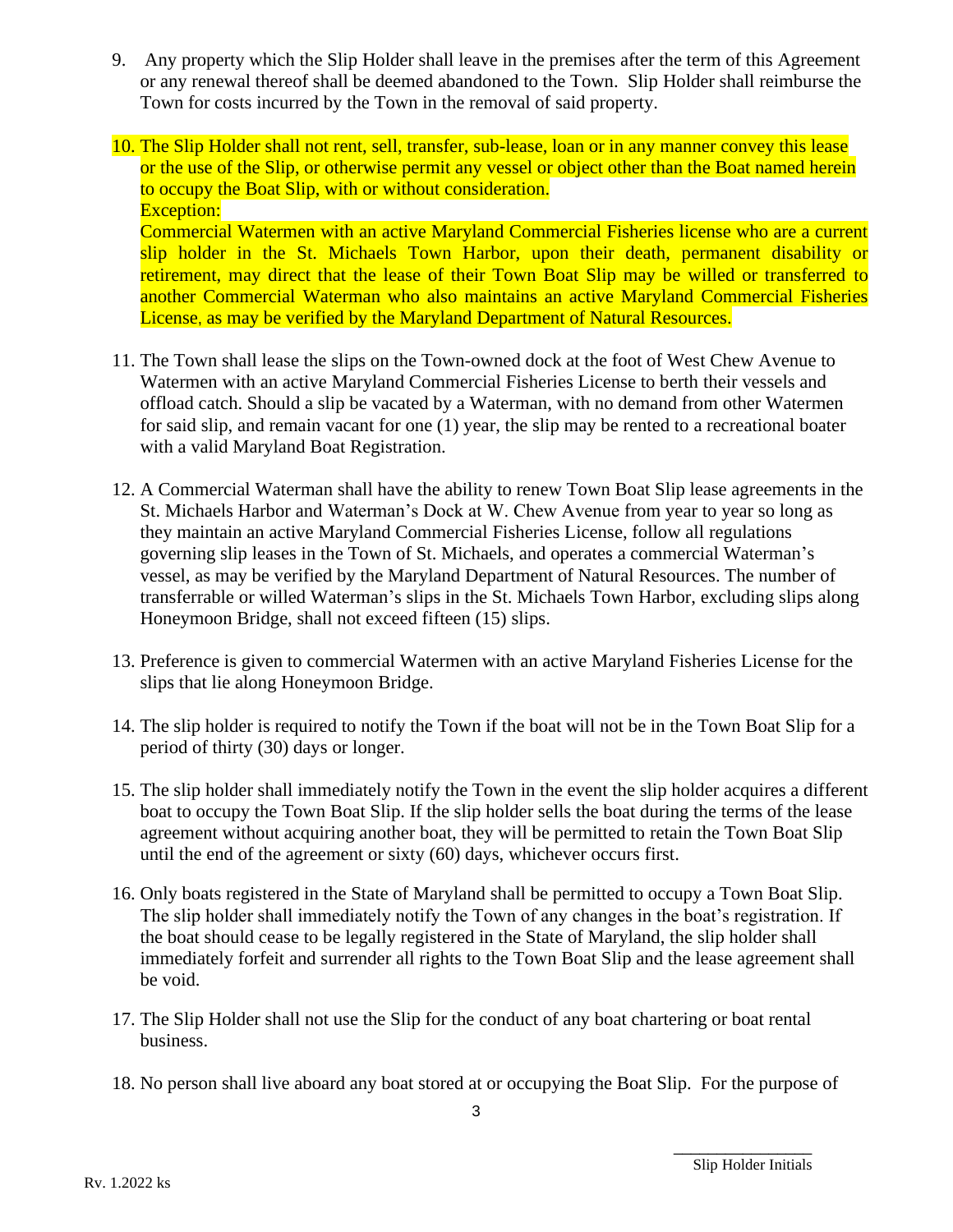this paragraph, living aboard a boat shall include staying or sleeping upon a boat for one (1) or more nights. For the purposes of this paragraph, a person shall be presumed to have lived upon a boat if he or she is aboard the boat at any time between the hours of 11:30 p.m. and 5:00 a.m. unless that person is aboard the boat for the purpose of protecting the boat from (temporary) imminent danger.

- 19. Any property which the slip holder shall leave in the premises after the term of this Agreement, or any renewal thereof shall be deemed abandoned to the Town. Slip holders shall reimburse the Town for costs incurred by the Town in the removal and disposal of said property.
- 20. The boat must be kept afloat, in good repair and operational while in the Town Boat Slip.
	- (A)The boat must leave the Town Boat Slip under its own power at least twice a year. The Town or its assignees reserve the right to ask the owner to demonstrate the designated boat is operational.
	- (B) In the event a boat sinks and remains for a period of thirty (30) days, the Town reserves the right to remove or cause to be removed the same at the expense of the slip holder in accordance with the State Boat Act.
- 21. The Slip Holder shall not leave parts, equipment, supplies or trash on the bulkhead area.
- 22. The Slip Holder shall be limited to leasing one (1) Town Boat Slip from in the St. Michaels Town Harbor and one (1) Town Boat Slip at the Waterman's Dock at W. Chew Avenue to enable access to separate tributaries, the Miles Rive and the Choptank River.
- 23. The Slip Holder shall not alter the Town Boat Slip or the land to which it abuts without written permission from the Town.
- 24. The Slip Holder will compensate the Town for any damage caused to pilings, bulk heading or facilities of the Town by the Slip Holder, his Agents, guests, or employees. Sufficiency of the compensation shall be determined by the Town in its sole and absolute discretion.
- 25. The lease term may be extended for additional one (1) year periods, providing that all conditions of the lease, as written or as amended by the Town are met; provided, however, no lease shall be extended or renewed unless the balance of the rental fee owed by the Slip Holder to the Town is paid in full.
- 26. The slip rental rate may be amended by the Town from time to time, not more than one time per year.
- 27. The Slip Holder shall provide proof of current registration of the boat, a copy of which shall become a part of this lease.
- 28. Slip Holder shall abide by all present and future rules and regulations set out by the Town and abide by any lawful order or orders issued by any agent or agents of The Commissioners of St Michaels regarding the use and occupancy of the Town Boat Slip.
- 29. In addition to the rental rate which shall be determined by the Commissioners and amended from